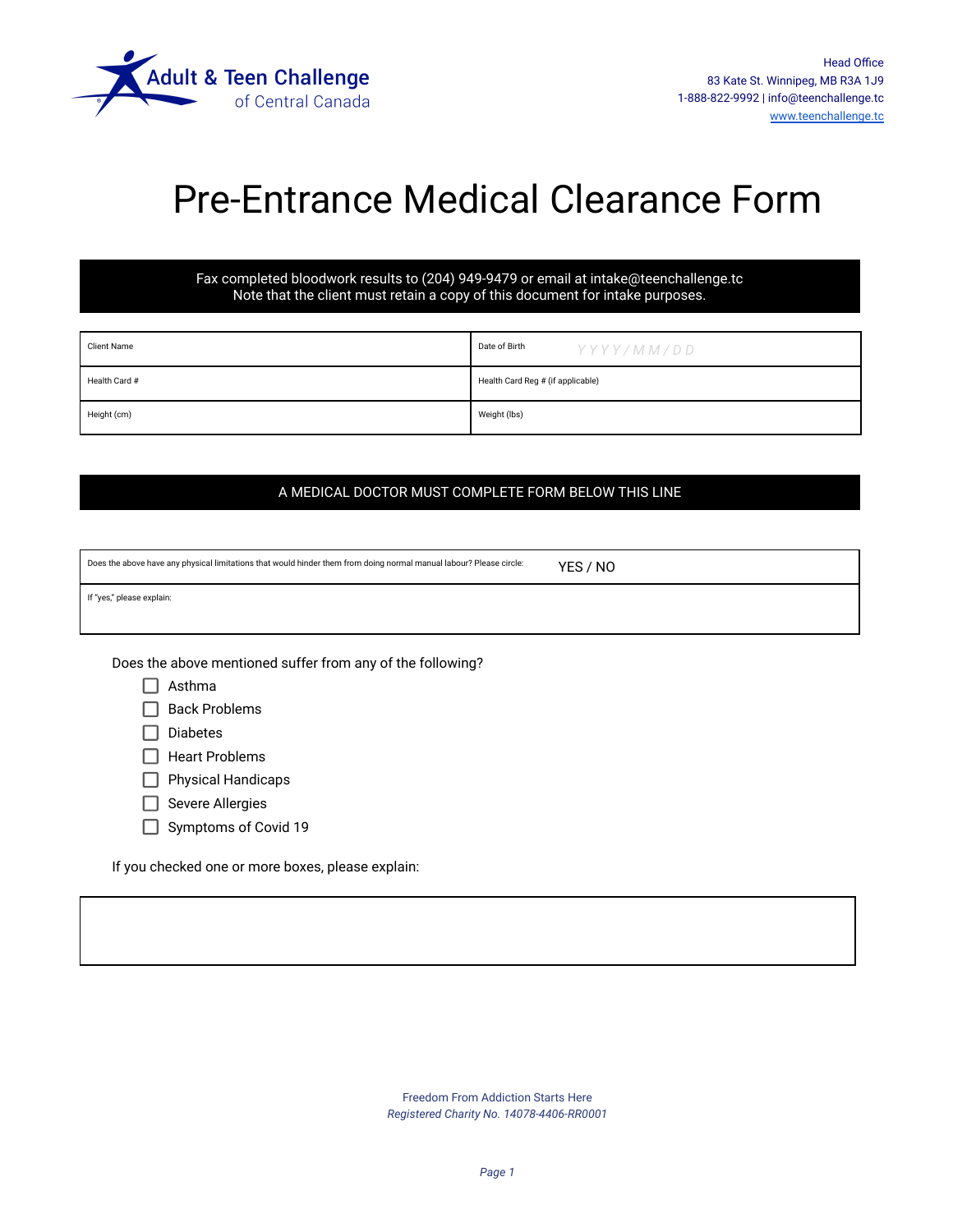

Head Office 83 Kate St. Winnipeg, MB R3A 1J9 1-888-822-9992 | info@teenchallenge.tc [www.teenchallenge.tc](http://www.teenchallenge.tc)

### ORDER BLOOD WORK FOR THE FOLLOWING

- HIV
- $HEP$  A, B & C
- **SYPHILIS**
- GONORRHOEA
- TUBERCULOSIS
- PREGNANCY TEST (FEMALE APPLICANTS ONLY)
- CHLAMYDIA

Does the above currently take any prescription medication? YES / NO

If "yes," please list them below:

#### THE ABOVE MENTIONED CLIENT IS PHYSICALLY CAPABLE OF PARTICIPATING IN A LONG-TERM PROGRAM THAT INVOLVES NORMAL MANUAL LABOUR NOT EXCEEDING THE MAXIMUM WEIGHT LIMITS FOR LIFTING BY CANADIAN LAW.

| Physician/Nurse | Today's Date | YYYY/MM/DD |
|-----------------|--------------|------------|
| Clinic Address  | Clinic Phone |            |

Freedom From Addiction Starts Here *Registered Charity No. 14078-4406-RR0001*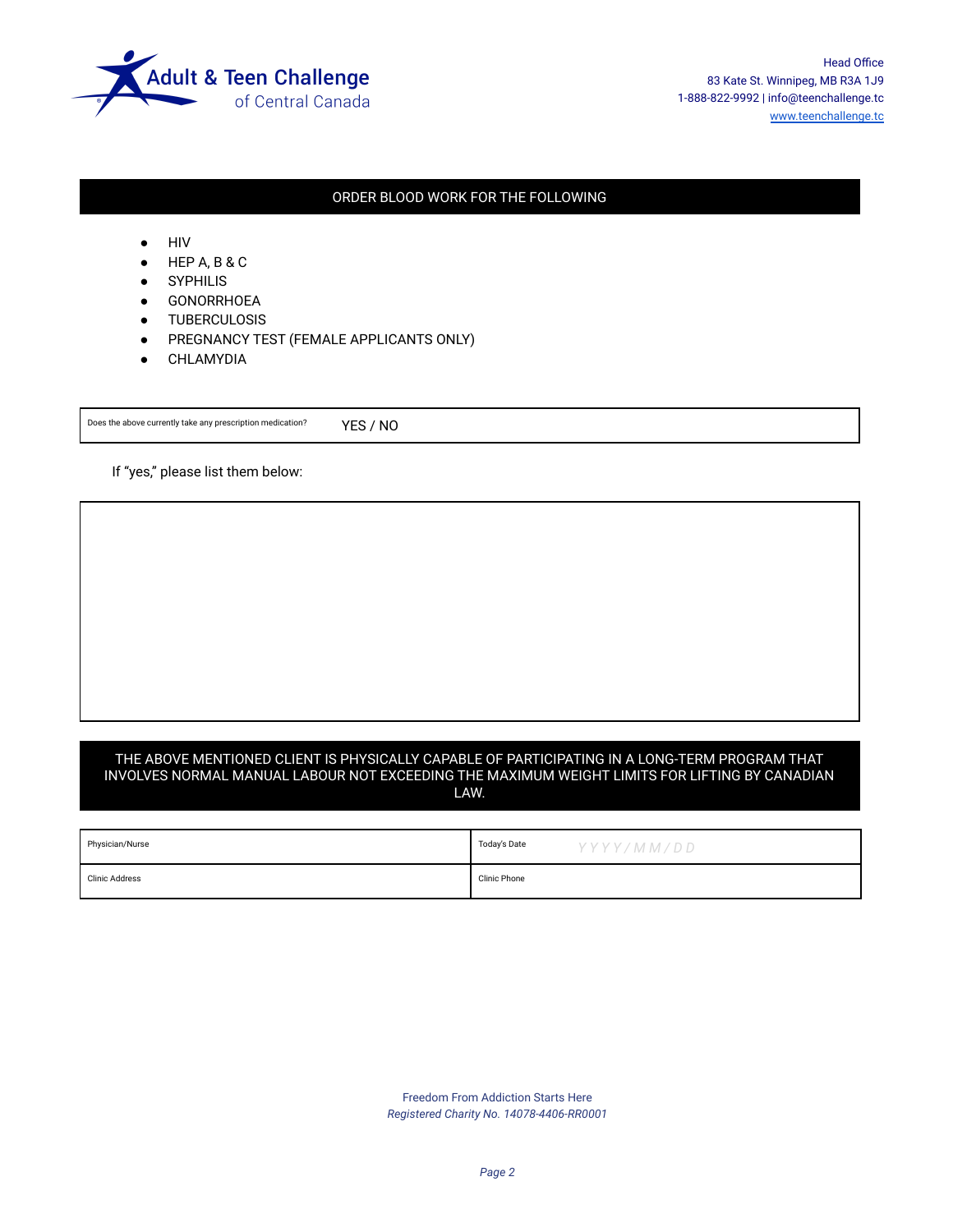

## Consent to Release Information

| I hereby authorize             | NAME OF CLINIC |
|--------------------------------|----------------|
| To disclose records concerning | NAME OF CLIENT |

To *Adult & Teen Challenge of Central Canada*.

I understand that such disclosure will be made for use in intake considerations and retained client records in the ATCCC Long-Term Program. I understand that my records are protected under the Federal Confidentiality Regulations and cannot be disclosed without consent unless otherwise provided for in the regulations. I also understand that I may revoke this consent except when action has been taken in reliance on it. If not earlier withdrawn, this consent expires thirty (30) days from the date of this letter.

| <b>Client Signature</b> | Todav's Date | YYYY/MM/DD |
|-------------------------|--------------|------------|
|                         |              |            |

Freedom From Addiction Starts Here *Registered Charity No. 14078-4406-RR0001*